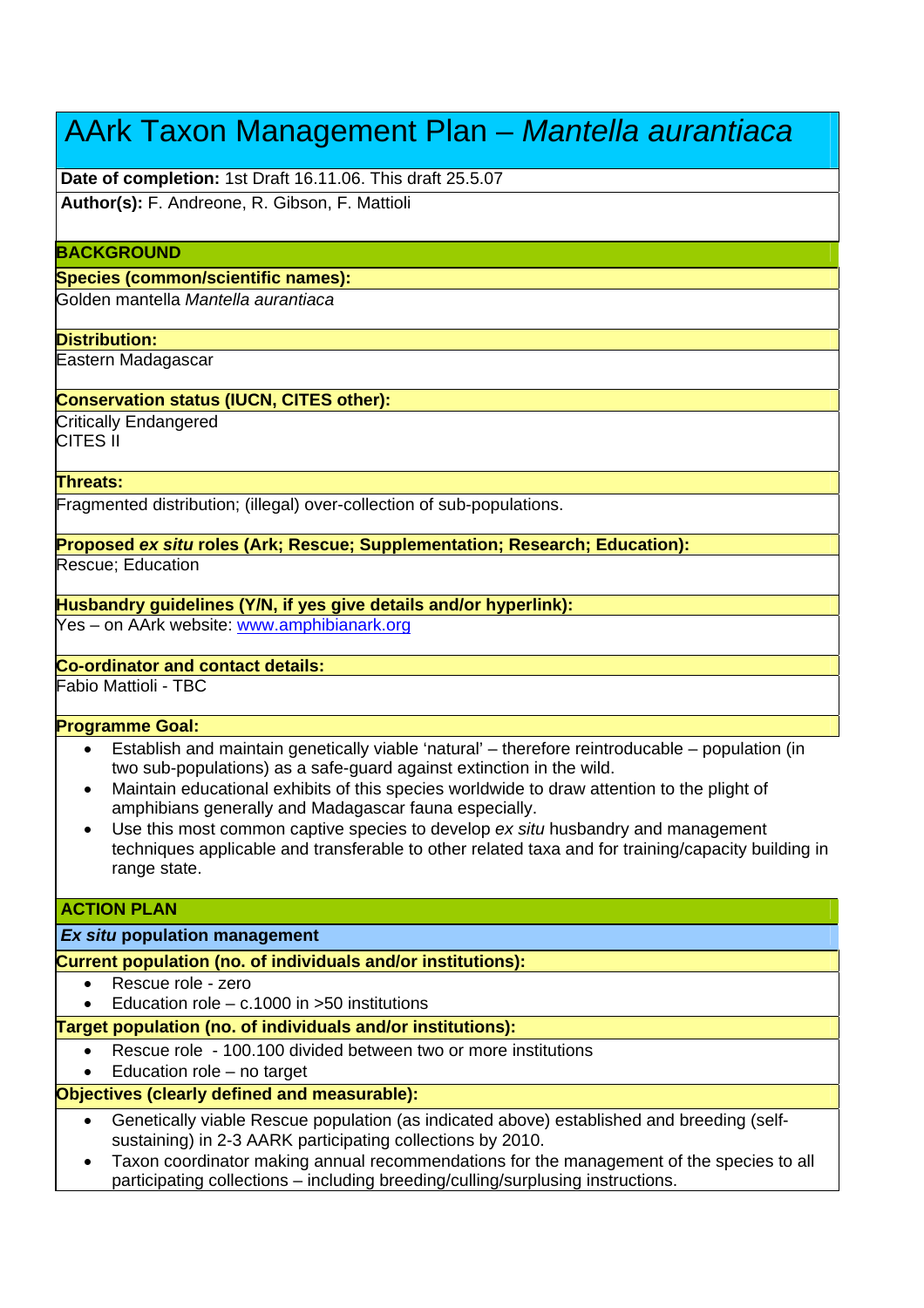- In country facility established with parallel Rescue population managed by trained staff.
- Multiple additional collections worldwide holding small non-programme populations for Educational, Research (training) and fund-raising roles.

**Actions necessary to achieve** *Ex situ* **objectives (including time frame):** 

- Identify partner EAZA institutions with proven track record in managing this species and suitable bio-secure facilities. **2007**
- Import 30 founder frogs annually for two years total 60 founders and distribute these frogs equally between the institutions. **2008/2009**
- Taxon coordinator to seek advice/training as necessary on group management with respect to genetic viability and implement annual management recommendations. **2009 onwards**.
- Identify Malagasy partner institution. **2008**
- Assist in establishment of facilities and training of personnel. **2008/2009**
- Transfer surplus c.40individuals from EAZA-based Rescue population to Malagasy partner facility. **2009**
- Pending results of former action, transfer a further c.40 individuals. **2010**
- Identify other collections wishing to develop educational or fundraising exhibits of this species and/or develop Mantella husbandry expertise for future AArk programmes. **2008**
- Transfer surplus frogs from Rescue population to these institutions. **2009 onwards**.

# *Ex situ* **Research**

**Current research objectives and expected time frames:**

None.

# **Proposed research objectives and expected time frames:**

None confirmed at this time. Possibilities include:

- Investigate sustainable 'farming' to support the commercial exotic animal trade in this species may be considered.
- Invite pharmaceutical industry to sample skin secretions (if not already done so) in order to identify any useful compounds which may indirectly support the conservation of the species through awareness and/or finance.

**Actions necessary to meet Research objectives (including time frame):**

# TBD

*Ex situ* **Education** 

# **Educational message:**

The golden mantella and its close relatives are among the most colourful frogs in the world. Unfortunately this makes them also some of the most sought after frogs by collectors.

Controlling the trade in these species and protecting their rapidly dwindling forest habitat is crucial to the maintenance of Madagascar's unique and diverse frog fauna.

# **Educational objectives:**

- Visitors to zoos/aquariums viewing these frogs understand they are unique to Madagascar.
- Visitors made aware of international trade in amphibians.
- Visitors understand that habitat loss and chytrid fungus are the two greatest threats to the worlds 6000+ amphibian species
- Visitors care about amphibians and know what they can do to help.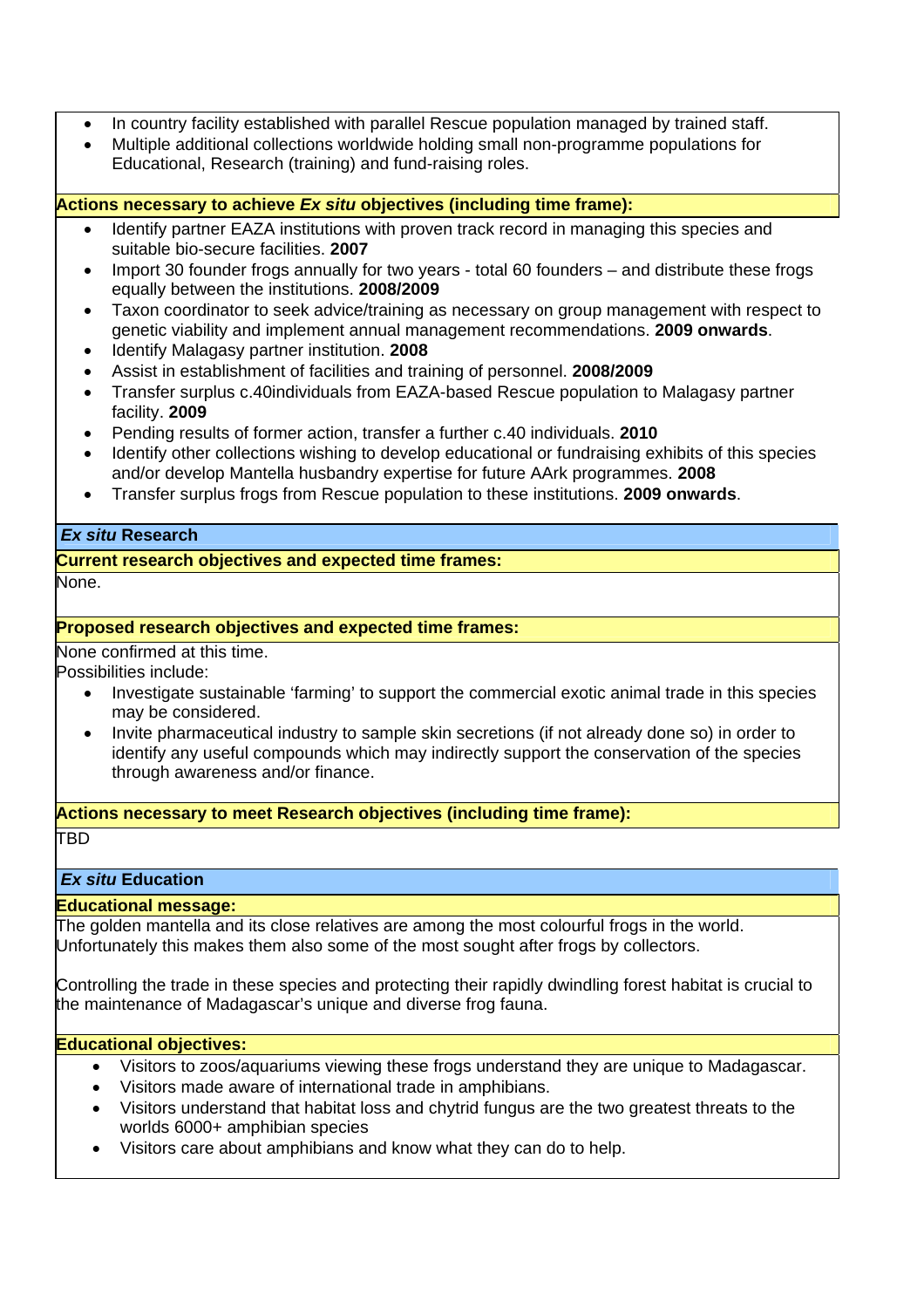NB – many of these resources may be useful in implementing *in situ* education and awareness programmes also – as detailed below.

**Actions necessary to meet Educational objectives (including time frame):**

- Taxon coordinator or delegate to provide holding institutions with summary statement on diversity and status of Malagasy endemic amphibians. **2008**
- Taxon coordinator or delegate to solicit recent relevant trade data from WCMC/TRAFFIC. **2008**
- Taxon coordinator or delegate to compile a collection of photographs representative of Malagasy amphibian fauna with rights to their use in zoo/aquarium interpretation. **2008**
- Develop an action list 'what you can do to help'. **2008**

## **Any other information:**

## **In-country/field initiatives**

## **Current activities:**

RAMSAR site includes ~ 50% of population. Listed on CITES II - annual quota set by Tana Univ (zero).

## **Objectives (clearly defined and measurable):**

- Thorough understanding of species conservation biology.
- Adequate, continuous, protected habitat capable of sustaining a long-term viable population.
- Carefully monitored and sustainable trade.
- Enhanced local knowledge and understanding that promotes a pride/value in the species.

## **Actions necessary to meet Field conservation objectives (including time frame):**

- Conduct thorough field surveys to complete distribution data.
- Invite experts and perform P(H)VA for species.
- Implement P(H)VA recommended actions.
- Petition for extension of protected areas.
- Implement re-forestation programme to reverse fragmentation (see below\*)
- Rending P(H)VA, adjust/maintain, enforce and monitor export quotas.
- Design and implement a local education and awareness programme.
- Promote alternative livelihoods e.g. ecotourism, re-forestation?\*

## **Long term goal (exit strategy):**

If all of the above *in-situ* objectives can be met, and a large enough and continuous forest block protected and the trade carefully managed and proved to be sustainable, the AArk Rescue programme can be disbanded. Frogs can be incorporated into Education/Research role populations and the bio-secure facilities made available to other more needy amphibian species.

#### **References**

# **Publications/reports:**

**Zimmerman and Hetz.** (1992) Vorlaufige Bestandsaufnahme und Kartierung des gefahrdeten Goldfroschen, *Mantella aurantiaca,* im tropischen Regenwald Ost- Madagakcars. Herpetofauna 14 (77): 33-34

**Staniszewski**.(1997). The proper classification of Mantellas. Reptilian Magazine, 5(5): 7-10

**Vences, Glaw and Bohme.** (1999) A review of the genus Mantella (Anura, Ranidae, Mantellinae); taxonomy, distribution and conservation of Malagasy poison frogs. Alytes 17(1-2): 3 - 72